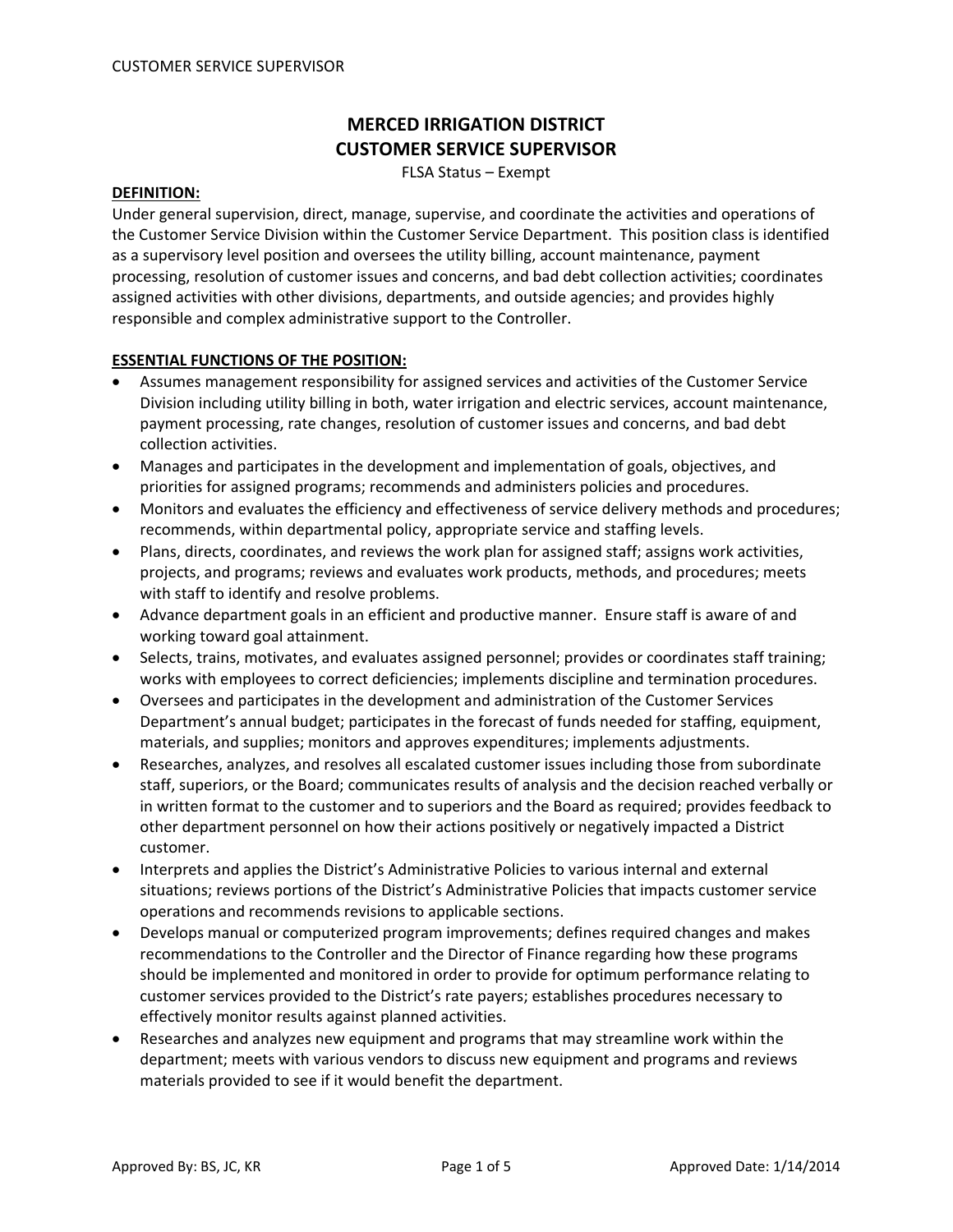- Keeps abreast of computer technology in order to ascertain the most efficient system improvements; assumes responsibility for the implementation of technological advances including the areas of web based customer service transactions and presentation, cashiering, imaging, interactive voice recognition, and remittance processing functions.
- Supervises the collection of bad debt accounts through in-house and contract collection agencies; assumes responsibility for supervision of monthly processing of bad debt write-offs, follow-up collection procedures, and monitoring of bankruptcies and liens through computerized databases; keeps abreast of laws and regulations governing collection processes; reviews the success of the contracted collection agency and determines if another agency should be retained.
- Supervises the verification of cash drawer balancing, cash handling procedures, depositing of customer payments, and various other monetary instruments to the District's banking institutions as required.
- Assists the District's independent auditors in preparation of year-end audited financial statements related to Customer Service activities.
- Provides responsible staff assistance to the Controller and the Director of Finance; conducts a variety of organizational studies, investigations, and operational studies; recommends modifications to customer service programs, policies, and procedures as appropriate.
- Prepares and makes presentations to the management staff and the Board of Directors; prepares staff reports dealing with financial requests or policy change for approval by the Board of Directors.
- Serves as the liaison for the Customer Service Department to other divisions, departments, and outside agencies; coordinates with other District departments and staff whose activities have a direct impact on how and when customers are billed; ensures that common goals and objectives are coordinated; negotiates and resolves sensitive and controversial issues.
- Serves as staff on a variety of boards, commissions, and committees; prepares and presents staff reports and other necessary correspondence.
- Attends and participates in professional group meetings; stays abreast of new trends and innovations in the field of customer service as well as customer account billing and payment processing; directs the incorporation of new developments into program areas, as appropriate.
- Perform other duties as requested, directed, or assigned.

# **QUALIFICATIONS:**

Any combination of experience and education that would prepare the candidate for the duties and responsibilities of the position is acceptable.

# **Education:**

• A typical way of obtaining the knowledge, skills and abilities outlined in this job description would be graduation from an accredited college or university with major course work in business administration, public administration or a related field.

# **Experience:**

Three (3) to five (5) years of increasingly responsible experience in the customer service or related field including two (2) years of administrative and supervisory responsibility that included responsibility for implementing projects and performance measurement.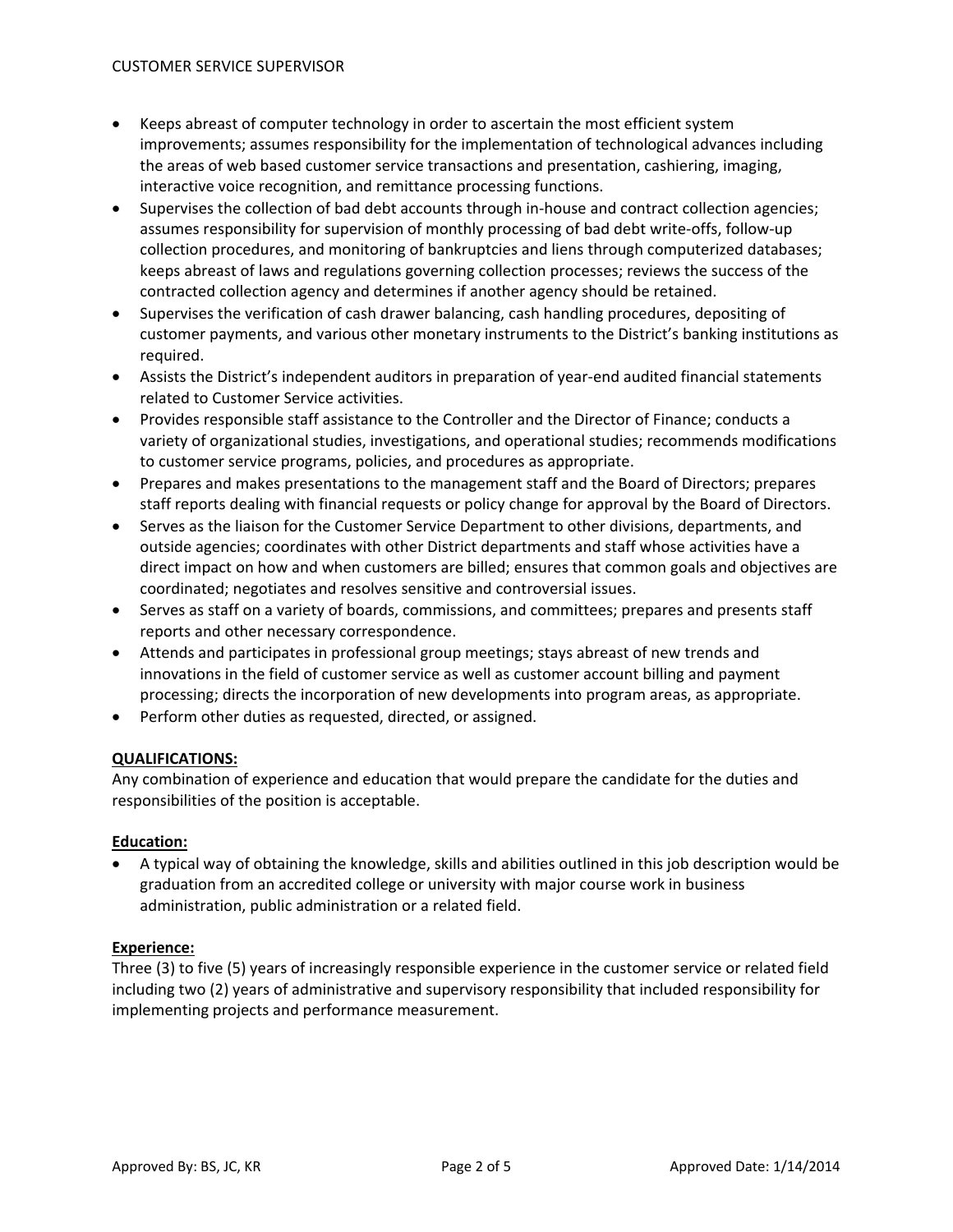# **Ability to:**

- Oversee and participate in the management of a comprehensive customer service program.
- Oversee, direct, and coordinate the work of lower level staff.
- Select, train, and evaluate staff.
- Oversee and participate in the development and administration of division goals, objectives, and procedures.
- Research, analyze, and evaluate new service delivery methods and techniques.
- Prepare and administer large program budgets.
- Prepare clear and concise reports including administrative and financial reports.
- Analyze problems, identify alternative solutions, project consequences of proposed actions and implement recommendations in support of goals.
- Understand, interpret, and apply general and specific administrative and departmental policies and procedures as well as applicable federal, state, and local policies, laws, and regulations.
- Troubleshoot and provide solutions to a full range of customer account issues.
- Balance cash receipts; find and reconcile discrepancies in balancing accounts.
- Make mathematical computations rapidly and accurately.
- Effectively represent the District to outside individuals and agencies to accomplish the goals and objectives of the unit.
- Speak and present information in a group environment.
- Work cooperatively with other departments, District officials, and outside agencies.
- Communicate clearly and concisely, both orally and in writing.
- Establish and maintain effective working relationships with those contacted in the course of work.
- Operate a computer, calculating machine and other standard office equipment.

# **Knowledge of:**

- Operational characteristics, services, and activities of a customer service program.
- Principles and practices of program development and administration.
- Principles and practices used in policy creation and improvement.
- Principles and practices of budget preparation and administration.
- Principles of supervision, training, and performance evaluation.
- Pertinent federal, state, and local laws, codes, and regulations.
- Principles of business letter writing and report preparation.
- Methods, materials, equipment, and practices utilized in modern computerized billing.
- Methods, procedures, practices, and terminology used in billing and financial record keeping work.
- Programs and services of the organization relating to service fees, billing, and account maintenance.
- Accounting principles, practices, and terminology including the District's Chart of Accounts and general funding sources.
- Accounting and auditing theory is desirable.
- Principles and procedures of record keeping.
- Office procedures, methods, and equipment including computers and applicable software applications such as word processing, spreadsheets, and databases.
- Customer service techniques, practices, and principles.
- Excellent use of English, spelling, grammar, and punctuation.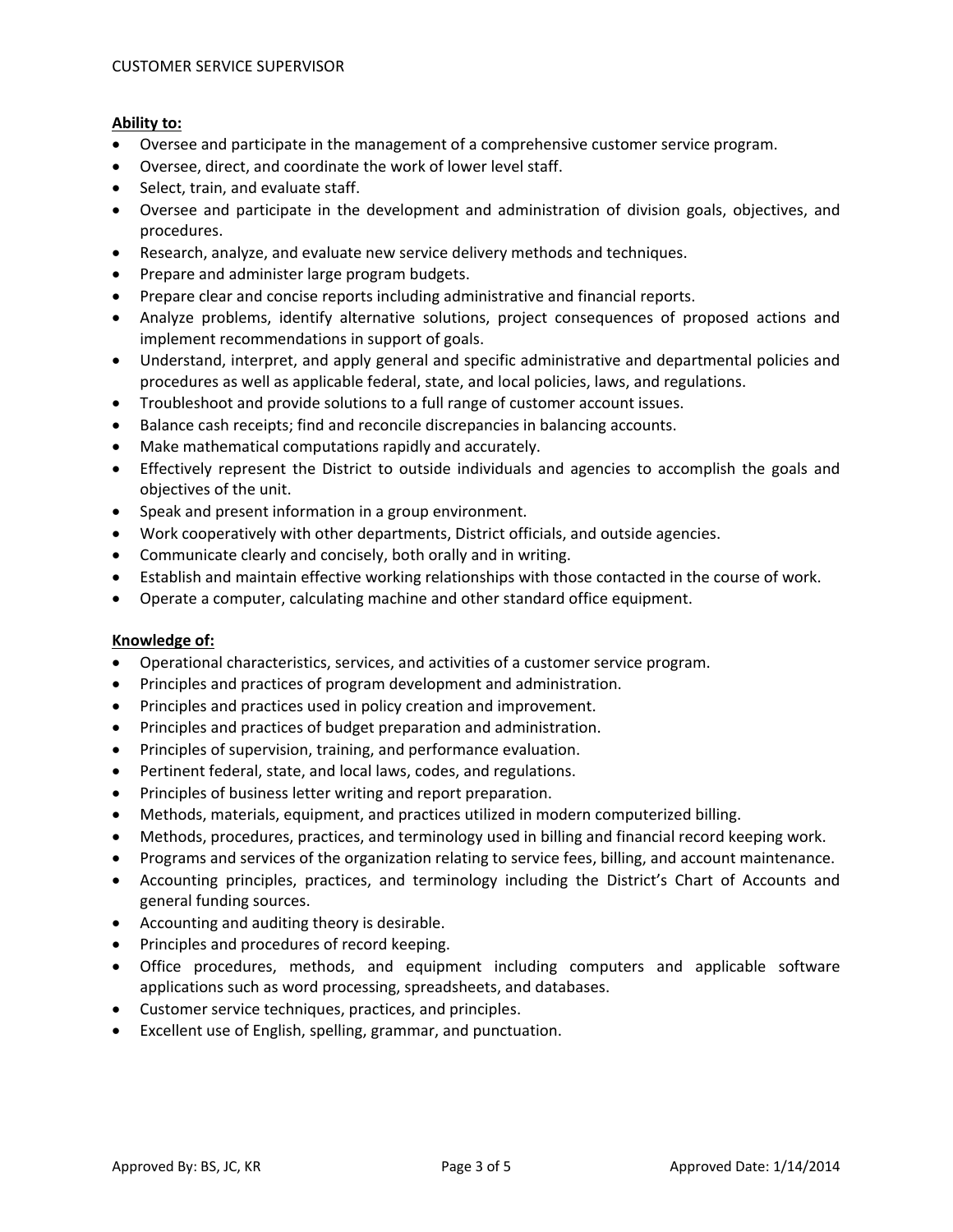# **Necessary Special Requirements:**

- Must file a Statement of Economic Interests in compliance with Government Code Section 8100.
- Must complete a two hour Ethics training course every two years in compliance with California AB 1234.
- Must complete two hours of Sexual Harassment training every two years in compliance with California AB 1825.
- A valid California Class C Driver License and the ability to maintain insurability under the District's vehicle insurance program.
- Abide by all District policies, guidelines and rules.

#### **ENVIRONMENTAL FACTORS:**

- Exposure to the sun: 10% or less work time spent outside a building and exposed to the sun.
- Irregular or extended work hours: Occasionally required to change working hours or work overtime.
- Work performed in an office environment

The mental and physical demands described here are representative of those that must be met by an employee to successfully perform the essential functions of this job. Reasonable accommodations may be made to enable individuals with disabilities to perform the essential functions:

#### **ESSENTIAL MENTAL ABILITIES:**

- Exercise independent judgment.
- Self directing and organized.
- Reason objectively.
- Assess, project and plan work activities on a daily and weekly basis.
- Interpret state/ federal/agency regulations.
- Document concisely, accurately and timely.
- Handle a variety of duties which may be interrupted or changed by immediate circumstances.

# **TYPICAL PHYSICAL DEMANDS:**

- Communicate orally and in writing with District management, co-workers, outside auditors, customers, and the public in face‐to‐face and one‐on‐one settings.
- Transport, set-up and removal of promotional equipment and materials at various public functions.
- Use of office equipment such as computer, copiers, scanners, and fax machines.
- Capable of negotiating stairways.

| Sitting:    | Remains in a seated position for up to eight (8) hours per day                                                |
|-------------|---------------------------------------------------------------------------------------------------------------|
| Hands/Arms: | Operates computer for up to eight (8) hours per day                                                           |
| Lifting:    | Raises and lowers boxes and supplies up to twenty-five (25) pounds.                                           |
| Stooping:   | Bends body downward and forward by bending at the knees or waist                                              |
| Talking:    | Expresses ideas and shares information by means of spoken work in person and by<br>telephone.                 |
| Hearing:    | Hears well enough to receive communications in person and by telephone.                                       |
| Vision:     | Reads written and video messages for up to eight (8) hours per day. Operate vehicles<br>and office equipment. |